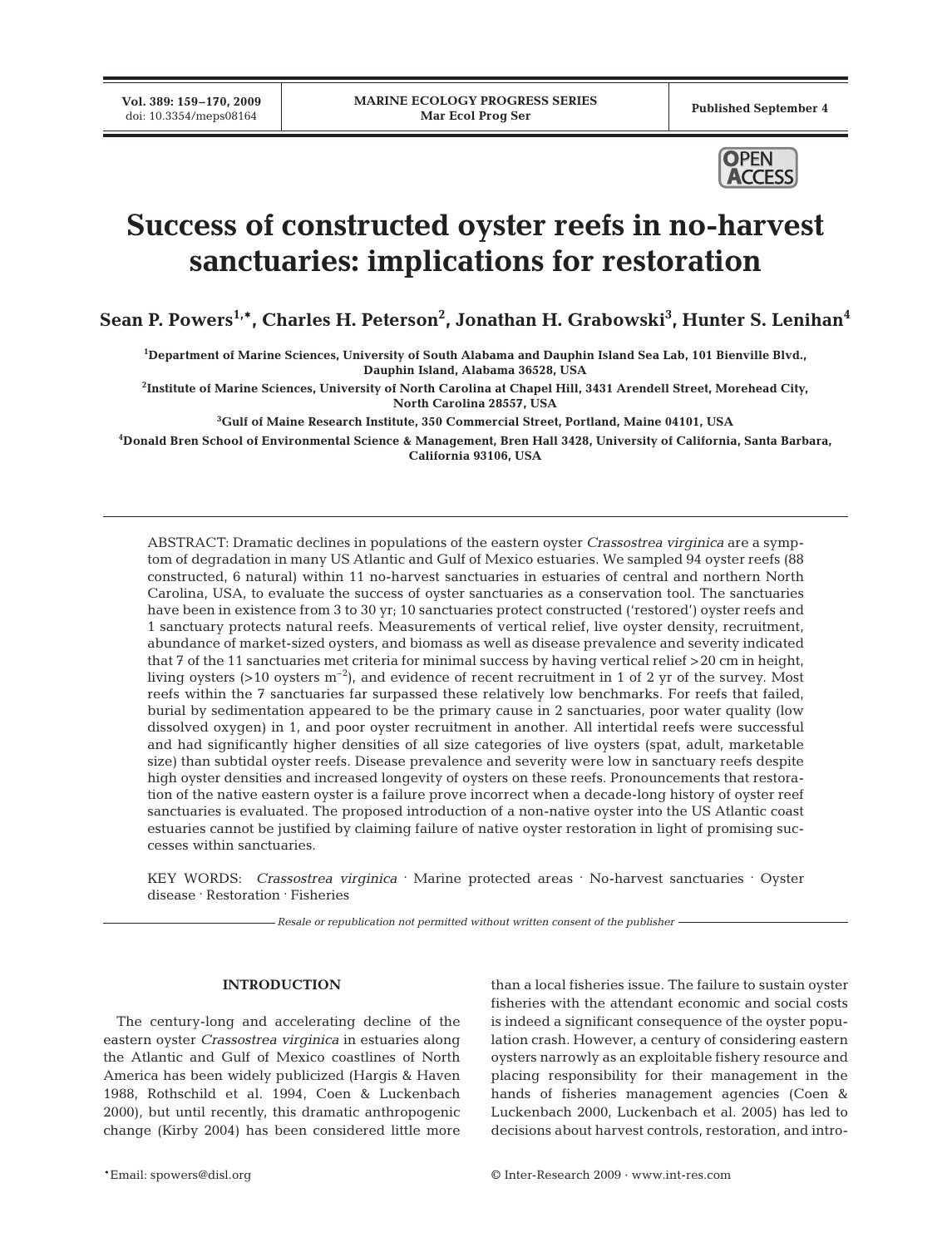ductions of non-native substitutes that have not been made in a holistic context and have consequently contributed to a widespread estuarine conservation crisis (Jackson et al. 2001).

Oysters provide substantial ecosystem services that have only recently been documented and appreciated (Lenihan & Peterson 1998, Coen et al. 1999, 2007, Lenihan et al. 2001, Grabowski et al. 2005). The eastern oyster forms an emergent reef that functions like other recognized biogenic habitats to provide important ecosystem services. Unlike coral reefs, seagrass meadows, salt marshes, and mangrove forests, oyster reefs are permitted by state management agencies to be mined and degraded to extract the marketable oysters from the reef formation (DeAlteris 1988, Hargis & Haven 1988, Rothschild et al. 1994, Lenihan & Peterson 1998). Oyster reef habitat enhances estuarine biodiversity (Wells 1961, Luckenbach et al. 2005) by providing the only extensive emergent hard substratum for epibiotic invertebrates. Areal production of fish and invertebrates is increased by oyster reef habitat to a far greater degree than by salt marsh habitat (Peterson et al. 2003 as compared to Kneib 2003), whose strict regulatory protection in the US and elsewhere is largely based upon its high productivity. As a suspensionfeeding bivalve, oysters may improve estuarine water quality by removing sediments and microalgae (Dame et al. 1984, Nelson et al. 2004, but see Pomeroy et al. 2006) and by stimulating denitrification (Newell et al. 2002).

Proper recognition of the value of these and other ecosystem services of oysters would imply more holistic ecosystem-based management of oysters and the reefs they build (Burreson et al. 2000, Mann 2000). A commitment to ecosystem-based management of oysters should address issues such as the optimal design of restored oyster reefs (Lenihan & Peterson 1998, Posey et al. 1999), non-destructive harvest techniques (Lenihan & Peterson 2004), establishment of networks of oyster reef sanctuaries so as to provide refuges from stresses for mobile fishes (Breitburg et al. 2000, Lenihan et al. 2001) and facilitate larval retention to sustain recruitment (Mann 2000, Lipcius et al. 2008), development and adoption of metrics to evaluate the success of restoring oyster reefs (O'Beirn et al. 1999, Coen & Luckenbach 2000, Luckenbach et al. 2005), and the consequences of non-native oysters as replacements for declining native oysters (NRC 2003). The responses to these challenges are likely to differ if based on ecosystem services as opposed to fishery production alone. After substantial efforts to restore eastern oysters in Chesapeake Bay, local fisheries managers and some scientists have been pronouncing oyster restoration a failure (Mann & Powell 2007). In response, some organizations have been advocating intentional introduction of a non-native oyster from China into Chesapeake Bay (see NRC 2003 for details) despite the known environmental risks of species introductions (Carlton 1989, Naylor et al. 2001).

Here, we examined the fate of 94 oyster reefs protected for 3 to 30 yr within 11 sanctuaries located in the North Carolina Outer Banks. Specifically, we quantified density, biomass, and recruitment of oysters over 2 successive years, and prevalence and severity of oyster disease as indications of success of restoration. Oyster disease is considered by many to be the primary inhibitor of eastern oyster recovery, motivating our disease assessment. Finally, we identified the physical site characteristics that were associated with successful oyster reef restoration.

## **MATERIALS AND METHODS**

**Study design.** We surveyed oyster reefs within 11 sanctuaries from May 2002 to September 2003. Beginning at the southern end of the study area (Fig. 1), 1 sanctuary was located in Bogue Sound, 3 within Back Sound (Bird Shoals, Middle Marsh I and II), 3 within the Neuse River Estuary (Neuse River shallow, middepth, and deep), 3 in Pamlico Sound (West Bay, Deep Bay, and Crab Hole), and 1 in Croatan Sound (Wanchese). Ten of these sanctuaries were created to prevent damage from bottom-disturbing fishing practices on reefs built by state and federal agencies or university scientists. One sanctuary, Bird Shoals, included only natural reefs protected for at least the last 30 yr by continuous closure based on water-quality concerns arising from proximity to a municipal wastewater discharge. The constructed oyster reefs varied in age, with the oldest constructed in 1992 and the most recent in 2000 (Table 1). The reefs also varied in overall dimensions, height, and configuration: 6 were composed of a network of small to mediumsized (5 to 35  $m<sup>2</sup>$ ) oyster reefs (Bird Shoals, Middle Marsh I and II, Neuse River shallow, mid-depth, and deep), and 5 were continuous reefs with variable dimensions (Bogue, West Bay, Deep Bay, Crab Hole, Wanchese). Of the 11 sanctuaries, 8 were protected subtidal reefs (3 to 6 m depths) and 3 were intertidal reefs (Bird Shoals, Middle Marsh I and II). Most sanctuary areas were in relatively high-salinity waters (22 to 32 psu), the exceptions being reefs in the Neuse River, Deep Bay, and Wanchese, which were primarily mesohaline (10 to 20 psu; see hydrographic data in Lenihan & Peterson 1998). Oyster reefs in the Neuse River, particularly those in deeper waters, may experience periods (days to weeks) of hypoxia, defined as dissolved oxygen concentrations  $< 2.0$  mg l<sup>-1</sup> (Lenihan & Peterson 1998, Powers et al. 2005).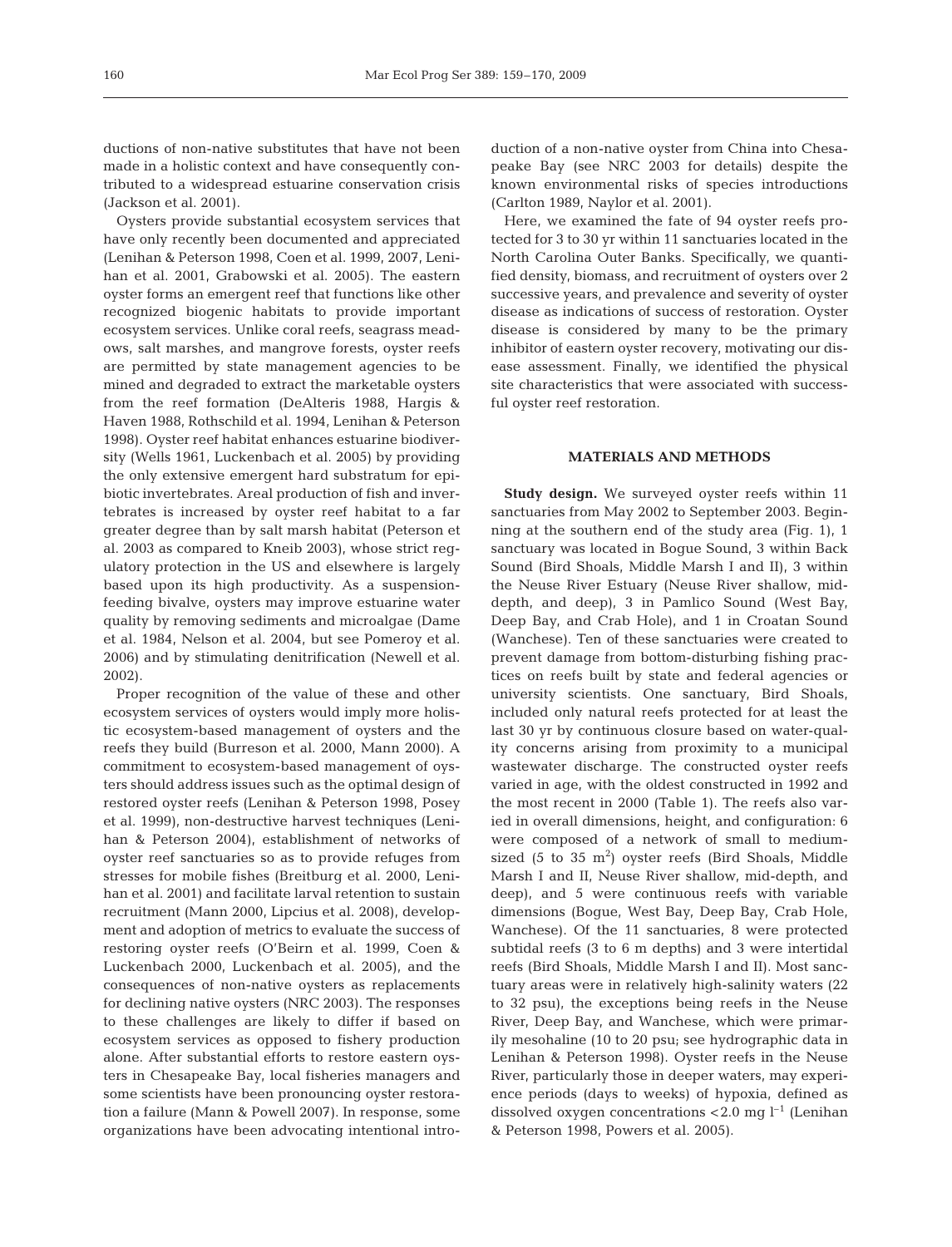

Fig. 1. Outer Banks region of North Carolina. Sanctuary areas (circles) from south to north are Bogue Sound (B), Bird Shoals (BI), Middle Marsh I and II (MI, MII), Neuse River shallow (NS), mid-depth (NM), and deep (ND), West Bay (W), Crab Hole (C), Deep River (D), and Wanchese (WA)

Because many of the sanctuaries had not been recently surveyed and had no recorded GPS coordinates, visual inspections of oyster reefs within all sanctuary areas were conducted in May or June 2002 prior to quantitative sampling. For subtidal reefs, these inspections were performed by SCUBA divers and for intertidal reefs via shoreline surveys. After the initial surveys, 3 of the sanctuary reefs were sufficiently characterized that they needed no follow-up quantitative sampling: the Bogue Sound and the Neuse River middepth sanctuaries were completely buried by sand, and the Crab Hole sanctuary had no live oysters. Quantitative sampling for oyster density within the remaining sanctuary areas was conducted in September 2002 and 2003; disease assessment was performed in both June and September of 2002 and 2003.

**Quantitative sampling and parameter contrasts.** To estimate densities of live oysters, quadrat samples  $(0.25 \text{ m}^2)$  were collected by hand, either SCUBA diving (subtidal reefs) or kneeling (intertidal reefs), from the base and crest of each oyster reef. All oyster and shell material to a depth of 15 cm within the quadrat frame was excavated, placed in mesh sacks, and returned to the University of North Carolina's Institute of Marine Sciences. Samples were temporarily stored in outdoor, flow-through-seawater tanks until analysis was completed (usually 12 to 48 h after collection). All oysters larger than 25 mm in shell height (SH = distance from umbo to anterior shell margin) and spat (newly recruited oysters ≤25 mm SH) were separately enumerated, and a subsample of 20 larger oysters was individually measured. Based on these size measurements, we placed oysters >25 mm in SH into 2 size categories: all oysters >25 mm ('oysters') and oysters ≥75 mm ('market-sized oysters'). After enumeration and measurement, the total wet weight of live oysters and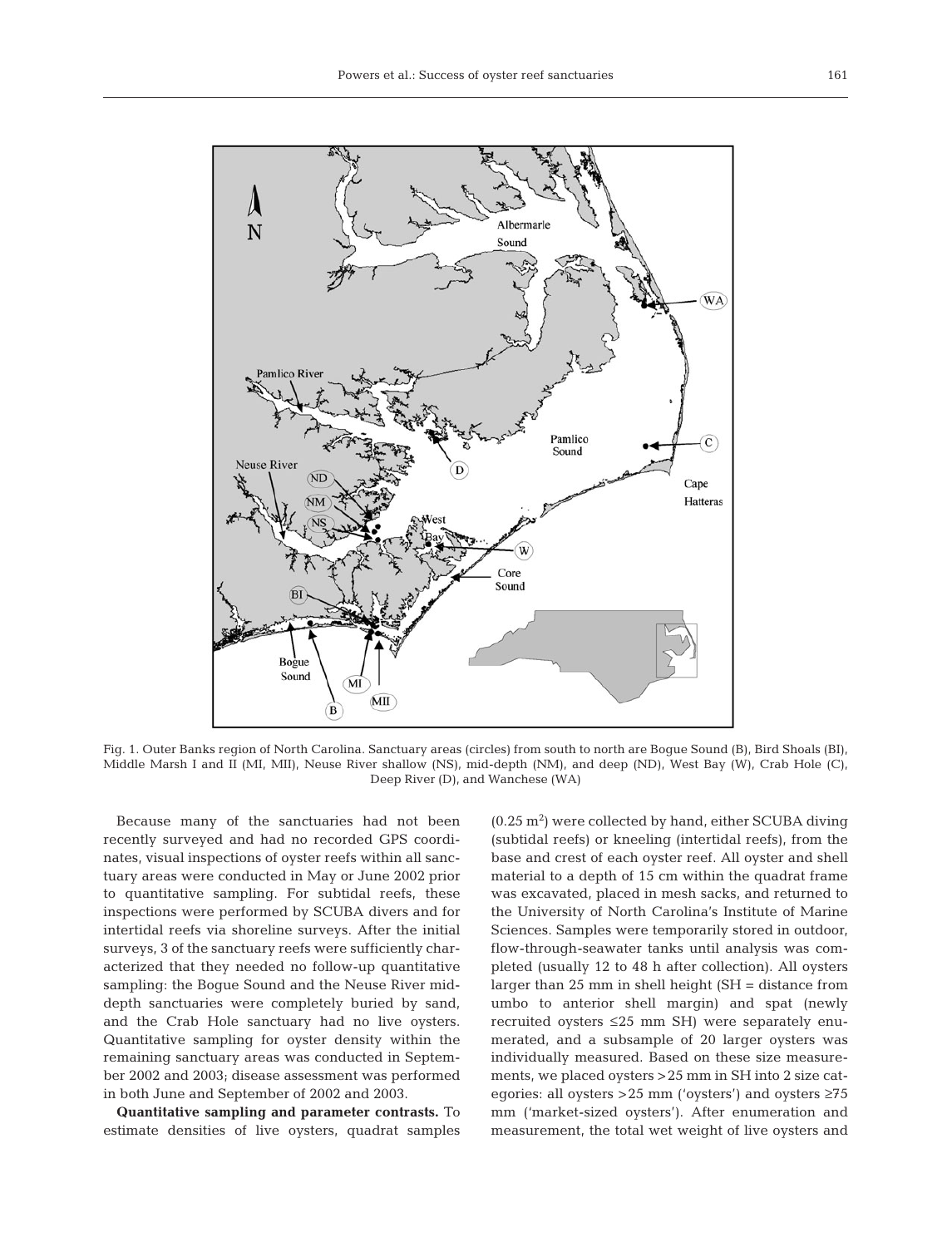| location<br>Reef            | Dimensions, configuration, and total<br>material used to build reef(s)                                                                                                        | created<br>Year         | depth (m)<br>Water | Salinity<br>(psu)      | Construction<br>material                                   | protection<br>Current                                   | Source                                             |
|-----------------------------|-------------------------------------------------------------------------------------------------------------------------------------------------------------------------------|-------------------------|--------------------|------------------------|------------------------------------------------------------|---------------------------------------------------------|----------------------------------------------------|
| <b>Bird Shoals</b><br>Bogue | Multiple natural reefs of varying sizes<br>1 continuous $\text{reef}_1 > 25$ m in length                                                                                      | 1996<br>1968            | Intertidal<br>4.0  | $28 - 32$<br>$24 - 34$ | Class B limestone marl<br>Natural oyster reef              | None: reef buried<br>Closed to harvest<br>by NC Seafood | NCDMF (unpubl. data)                               |
| Marsh I<br>Middle           | 12 reefs, 3 m wide $\times$ 5 m long $\times$<br>$0.3 \text{ m tall}$                                                                                                         | 1997                    | Intertidal         | $22 - 33$              | Dead oyster shell                                          | Research Sanctuary <sup>a</sup><br>Sanitary Office      | Grabowski et al. (2005)                            |
| Marsh II<br>Middle          | 11 reefs, 3 m wide $\times$ 5 m long $\times$<br>$0.3 \text{ m tall}$                                                                                                         | 2000                    | Intertidal         | $22 - 33$              | Dead oyster shell                                          | Research Sanctuary <sup>a</sup>                         | Grabowski et al. (2005)                            |
| Neuse River<br>shallow      | 12 high-relief $(2 \text{ m tall}, 33 \text{ to } 38 \text{ m}^2)$<br>in area) and 12 low-relief reefs<br>$(1 \text{ m tall}, 16 \text{ to } 20 \text{ m}^2 \text{ in area})$ | 1993                    | 3.0                | $12 - 22$              | Dead oyster shell                                          | Research Sanctuary <sup>a</sup>                         | Lenihan & Peterson (1998)<br>Lenihan et al. (1999) |
| Neuse River<br>mid-depth    | 12 low-relief reefs (1 m tall, 16 to<br>$20 \text{ m}^2$ in area)                                                                                                             | 1993                    | 4.0                | $12 - 22$              | Dead oyster shell                                          | Research Sanctuary <sup>a</sup>                         | Lenihan & Peterson (1998)<br>Lenihan et al. (1999) |
| Neuse River<br>deep         | tall.<br>$\Xi$<br>12 high-relief (2 m tall, 33 to 38 $m^2$<br>area) and 12 low-relief reefs (1 m<br>16 to 20 $m^2$ in area)                                                   | 1993                    | 6.0                | $12 - 26$              | Dead oyster shell                                          | Research Sanctuary <sup>a</sup>                         | Lenihan & Peterson (1998)<br>Lenihan et al. (1999) |
| West Bay                    | 1 continuous reef 50 m in length,<br>$1.0 \text{ m}$ tall                                                                                                                     | 1996, 1998 <sup>b</sup> | 3.5                | $27 - 30$              | Class B limestone marl                                     | Area <sup>a</sup>                                       | Shellfish Management NCDMF (unpubl. data)          |
| Crab Hole                   | 1 continuous reef 75 m in length,<br>$1.1 \text{ m}$ tall                                                                                                                     | 1996                    | 3.5                | $27 - 30$              | Class B limestone marl                                     | Area <sup>a</sup>                                       | Shellfish Management NCDMF (unpubl. data)          |
| Deep Bay                    | 1 continuous reef 75 m in length,<br>$1.1 \text{ m}$ tall                                                                                                                     | 1996                    | 2.2                | $16 - 24$              | Class B limestone marl                                     | Area <sup>a</sup>                                       | Shellfish Management NCDMF (unpubl. data)          |
| Wanchese                    | 1 continuous reef, 600 tons Class B<br>rip rap                                                                                                                                | 1996, 1998 <sup>b</sup> | 2.2                | $12 - 24$              | Class B limestone marl                                     | Area <sup>a</sup>                                       | Shellfish Management NCDMF (unpubl. data)          |
|                             | <sup>b</sup> Additional limestone marl was added to the ends<br><sup>a</sup> Area is closed by proclamation of the NCDMF to                                                   | of these reefs in 1998  |                    |                        | all fishing, trawling, or collection and marked with buoys |                                                         |                                                    |

Table 1. North Carolina oyster reef sanctuaries surveyed between 2002 and 2004 Table 1. North Carolina oyster reef sanctuaries surveyed between 2002 and 2004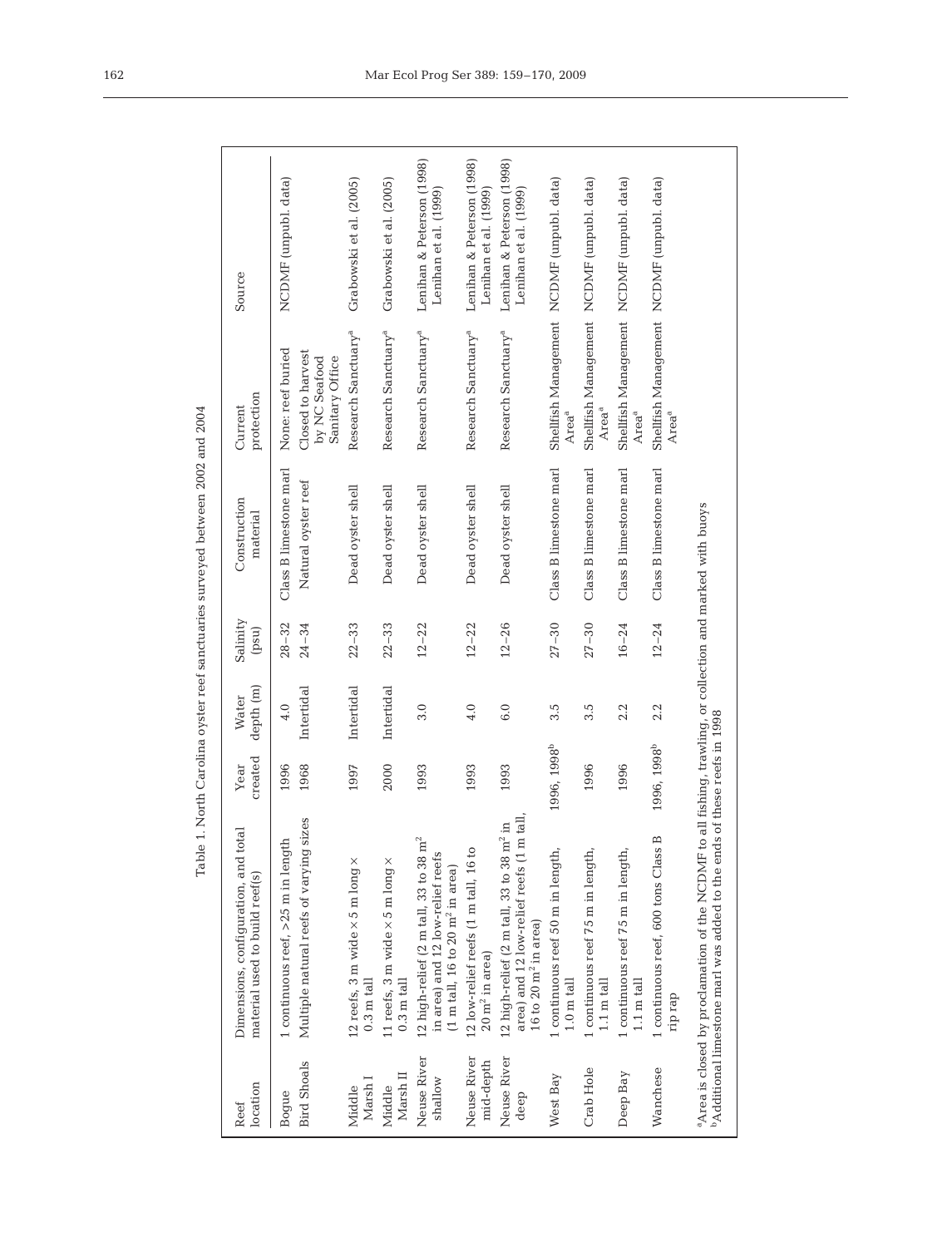spat was measured for each quadrat. We refer to this measurement as 'oyster biomass,' because both the shell and soft tissue are biogenic.

For the Bird Shoals and the Neuse River shallow and deep sanctuaries, which consisted of multiple reefs, replicate quadrat samples were collected haphazardly from the base and crest of 6 randomly selected reefs. Because the Middle Marsh I and II sanctuaries were intertidal and easily accessible, all reefs were sampled from those areas. For the West Bay, Deep Bay, and Wanchese sanctuaries, which consisted of a single large reef per sanctuary, quadrat samples were collected at the base and crest from 3 widely spaced locations: 1 sample at each end and 1 in the center of the reef. The resulting separation between samples of ~20 m was equivalent to distances between many of the replicate reefs in other sanctuaries.

We defined the success of oyster reef restoration based on 3 metrics that focus on sustainability of oysters: presence of vertical structure above the bottom, presence of live oysters, and evidence of recruitment. Settlement and growth of oysters is the key function of an oyster reef with additional benefits stemming from it. We considered an oyster reef to meet 'minimum' success criteria if (1) oyster density was  $>10$  m<sup>-2</sup> (at least 2 oysters > 25 mm SH per  $0.25$  m<sup>2</sup> quadrat), (2) the emergent reef structure was at least 20 cm above the bottom, and (3) there was evidence of spat recruitment in at least 1 of the 2 survey years. These minimum criteria would indicate some temporal sustainability. Ideally, we would use data from natural reefs to gauge the trajectory of success; however, finding such reefs throughout the large expanse of estuary was not logistically feasible. Alternative metrics for determining success that reflect ecosystem benefits (e.g. fish utilization, filtration ability, benthic infaunal and epifaunal densities) have been proposed and used by many investigators. However, assessment of many of these metrics would be far too labor intensive over 94 reefs. We acknowledge that our success criteria are low, but in practice, our successful reefs had much higher levels of oyster density and recruitment, whereas reefs that failed these minimum criteria were clearly not persistent. After assessing minimal success, we used increases in oyster densities and biomass as indicators of ecological benefit (see Luckenbach et al. 2005) and mounting densities of market-sized oysters as an indicator of oyster fishery benefit.

**Disease analysis.** The protozoan endoparasite *Perkinsus marinus,* commonly referred to as 'dermo', is transmitted by infective waterborne cells released in the pseudofeces of infected oysters or when infected oysters gape and the deteriorating flesh releases the parasite (Andrews 1988, Soniat 1996). Infection begins in the digestive tract, and parasitic cells spread throughout the body, where they cause lysis of oyster cells, particularly in connective tissue, adductor muscle, digestive epithelium, and blood vessels. Tissues become composed primarily of dermo cells, and oysters appear to die from failure of major organ systems (Andrews 1988). Dermorelated mortality is highest in oysters during the second and third yr of life, when oysters typically reach 60 to 85 mm in SH (Andrews & Ray 1989). Prior to death, sublethal effects include reduced growth and fecundity, and discolored meat (Andrews 1988, Paynter & Burreson 1991). Dermo infections are normally assessed by sampling tissue from individual oysters and, after a special culture technique, counting the infective cells.

Following the same temporal and spatial design as the quadrat sampling, 20 to 30 live oysters (65 to 95 mm SH) were collected annually from the base and crest of each sanctuary reef. Infection level of *Perkinsus marinus* for each oyster was determined by removing a 3 to 5 mm long section of the rectum of each oyster and analyzing for the presence of *P. marinus* using the thioglycolate staining method (Ray 1963, Paynter & Burreson 1991). Each rectum sample was stained with thioglycolate solution, mounted on a microscope slide after a 5 d incubation period, and the number of *P. marinus* hypnospores counted in each of 3 haphazardly selected visual fields using a Wild M20 compound microscope at 100×. The mean number of hypnospores was then determined for each oyster from counts in the 3 visual fields. Prevalence of infection was calculated as the proportion of oysters infected in each group of 20 to 30 oysters collected. A weighted intensity of infection was calculated using Mackin's scale (Quick & Mackin 1971) in which the concentration of parasite cells from each infected oyster is assigned a score of 0, 1, 3, or 5. Oysters with 10 to 100 *P. marinus* cells per field of a microscope slide are considered lightly infected (score = 1), 100 to 1000 cells mildly infected  $\text{(score = 3)}$ , and  $\text{>1000}$  cells heavily infected  $\text{(score = 5)}$ . Weighted intensity of infection for each replicate group of 20 to 30 oysters was then computed.

**Statistical analysis.** Univariate analyses tested for differences in density of each of 3 size classes of oysters (≤25 mm SH [recruitment of spat], >25 mm SH, and >75 mm SH [market-sized]), oyster biomass, and disease prevalence among sanctuary reefs. Prior to all analyses, data were tested for normality (Kolmogorov-Smirnov test) and homogeneity of variances (Cochran's test) at  $\alpha$ = 0.05: in only 1 case, spat recruitment, was transformation  $(\sqrt{x} + 0.5)$  necessary. Two-way analysis of variance (ANOVA) tested for differences in densities of each size class of oyster and oyster biomass among 8 sanctuaries (Bird Shoals, Middle Marsh I, Middle Marsh II, Neuse River deep, Neuse River shallow, West Bay, Deep Bay, and Wanchese) and sampling year (September 2002 and September 2003). The oyster response variables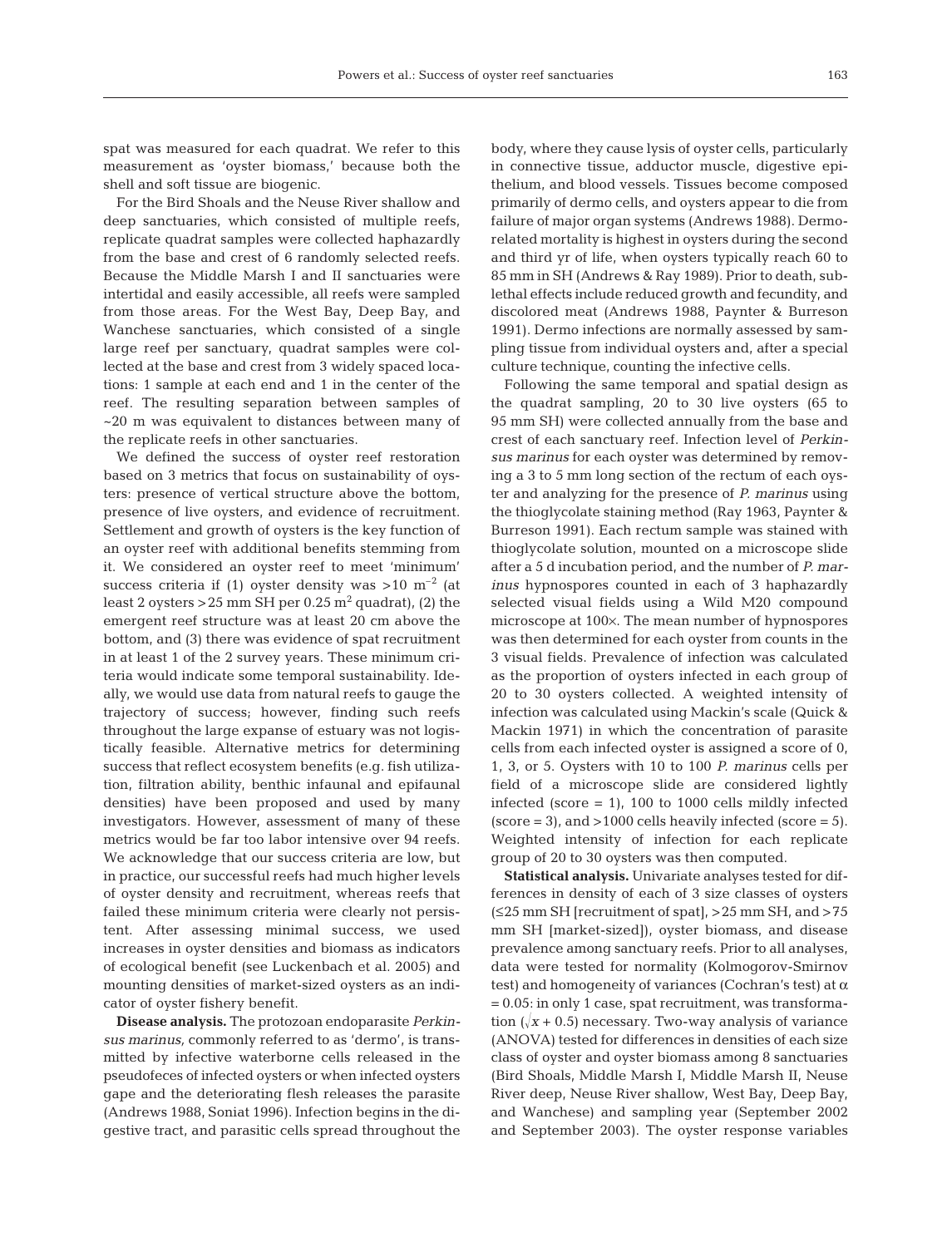used in these analyses came from samples on the crest of the reef, which was normally higher than at the base and less variable. For all ANOVAs, each reef within sanctuary areas containing multiple reefs was used as a separate replicate, whereas each of the 3 locations was used as replicates for those sanctuaries composed of 1 large reef. Student-Newman-Keuls (SNK) post hoc comparisons were performed on all significant main effects from the ANOVAs.

We also performed 2-tailed, paired *t*-tests on transformed spat recruitment and untransformed oyster density, market-sized oyster density, oyster biomass, average SH of oysters, disease prevalence and disease severity to test the effects of position on the reef (base versus crest). Each base mean was paired with its corresponding crest measurement for September 2002 and 2003. Although a June data set for disease prevalence and severity was also collected, disease levels are highly correlated between early and late summer with infection levels generally increasing over the summer, allowing higher resolution of differences in September.

## **RESULTS**

## **Reef surveys**

For 9 of the 11 sanctuary areas, emergent reef structure was still evident in 2002. The exceptions were the Neuse River mid-depth and Bogue Sound sanctuaries, which appeared to have been buried by sand. The Bogue Sound sanctuary, located in a sandy-bottom, relatively energetic flow regime, had become covered by sand within 1 yr of construction (North Carolina Division of Marine Fisheries [NCDMF] unpubl. data). The Neuse River mid-depth sanctuary consisted of 12 oyster reefs (1.0 m tall) constructed in 1992. Through dive searches using poles, we located 4 of the 12 reefs buried under a 0.3 m layer of coarse sand. The remaining 8 reefs were also assumed to be buried after finding no above-bottom or subsurface structure after 2 h of searching.

Of the 9 remaining sanctuaries, 1 had no (Crab Hole) and 1 very few (Neuse River deep) adult live oysters >25 mm SH. The limestone marl and concrete materials used to create reef structure for the Crab Hole sanctuary appeared completely overgrown by tunicates, bryozoans, barnacles, and small mussels. Divers observed no live oysters or spat recruitment at this sanctuary in 2002. Of 12 high-relief (2.0 m tall) and 12 low-relief (1.0 m tall) reefs created at the Neuse River deep sanctuary, 9 high and 6 low reefs were located during a total of 4 h of diver search time and 4 h of surface-vessel search using a depth profiler. The physical structure of all 9 high and 6 low reefs in the Neuse

River deep sanctuary was completely intact, with vertical relief on high reefs ranging from 1.5 to 1.9 m and on low from 0.7 to 0.9 m.

Among the 8 sanctuaries characterized by physical structure above the sediment surface and live oysters, those constructed in intertidal areas and those made of bivalve shells in subtidal areas succeeded in sustaining complex 3-dimensional habitat. Of the 12 intertidal reefs created in 1997 and 11 intertidal reefs created in 2000 for the Middle Marsh I and II sanctuaries, all were intact with 50 to 100% coverage of live oysters. Diver observations of subtidal oyster reefs within sanctuaries, as well as visual inspection of quadrat samples, suggested that reefs created with limestone marl had less structural complexity than subtidal reefs created with bivalve shell material. Reefs at the West Bay, Deep Bay, and Wanchese sanctuaries, made of 8 to 12 cm diameter pieces of limestone marl, tended to harbor only scattered single oysters attached to the marl. In contrast, oysters formed large clumps of 4 to 8 individuals on the Neuse River shallow reefs, the only subtidal sanctuary reef created with bivalve (oyster) shell material. Oyster clumps were also common in harvest areas created via deposition of bivalve shell material in locations near the West Bay and Deep Bay sanctuaries. Of the 24 reefs created at the Neuse River shallow sanctuary, 14 appeared intact with live oysters present. Vertical relief of the 14 reefs ranged from 0.5 to 1.1 m, which along with absence of initial GPS information inhibited us from establishing which reefs were originally constructed as high (2 m) or low (1 m) relief. In addition, a large quantity of shell material, some colonized by live oysters, was scattered throughout the sanctuary area, suggestive of remnants of reefs destroyed by illegal harvest or storms.

### **Oyster metrics within sanctuaries**

There was a significant effect of sanctuary  $(F_{7,81} =$ 3.65,  $p = 0.002$ ) and no effect of collection period  $(F_{1,81})$  $= 1.41$ ,  $p = 0.232$ ) or the interaction ( $F_{7,81} = 0.58$ ,  $p =$ 0.768) on oyster spat density. Spat density averaged over the 2 yr was higher in the 3 intertidal sanctuaries (Bird Shoals, Middle Marsh I and II) than in all other sanctuaries, although only the Middle Marsh sanctuaries differed significantly from the subtidal sanctuaries (SNK post hoc contrasts,  $\alpha$  < 0.05). Successful spat recruitment was evident on all intertidal reefs within each sanctuary area in both years. The 5 subtidal sanctuaries did not differ in spat density (Fig. 2). Lowest spat recruitment occurred on the Wanchese reef, with  $4$  spat  $m^{-2}$  in 2002 and no recruitment in 2003. Successful spat recruitment was evident on reefs within other subtidal sanctuaries surveyed in both 2002 and 2003.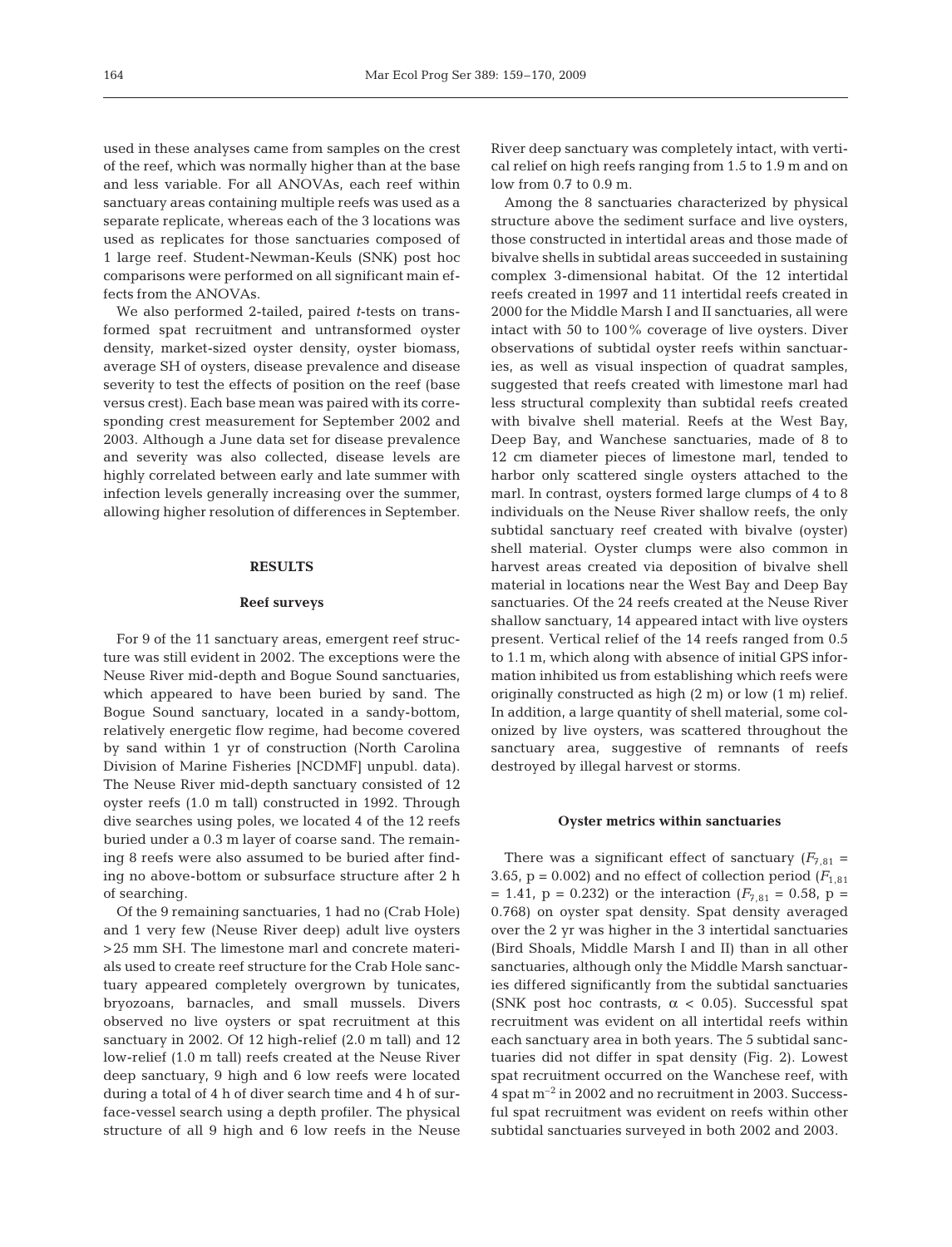

Fig. 2. Mean (+ 1 SE) density of oysters in 3 size categories, ≤25 mm shell height (SH; spat), >25 mm SH (oysters), >75 mm SH (market-sized), and biomass  $m^{-2}$  (shell + soft tissue). Bars grouped under the same letters indicate no significant differences between mean values, whereas bars under different letters indicate significant differences as detected by SNK post hoc contrasts. Grey bars represent measurements of constructed oyster reefs, black bar represents a natural reef closed to harvest

Density of live oysters (>25 mm) differed among the 8 sanctuaries included in the analyses  $(F_{7,81} = 8.85, p <$ 0.001), but not by sampling date  $(F_{1,81} = 2.31, p = 0.132)$ nor due to the interaction between date and sanctuary  $(F_{7,81} = 1.35, p = 0.223)$ . Oyster density in the intertidal sanctuaries, Middle Marsh I and II and Bird Shoals, averaged 225 oysters  $m^{-2}$  across the 2 yr and was higher than densities in all subtidal sanctuaries (Fig. 2; p < 0.05 for all SNK post hoc contrasts between Middle Marsh I and II and Bird Shoals versus each subtidal sanctuary). The lowest average oyster density,  $0.25 \text{ m}^{-2}$ , was found at the Neuse River deep sanctuary (SNK post hoc contrast, p < 0.05 for Neuse River Deep versus all other sanctuaries).

The density of market-sized oysters and oyster biomass showed a pattern similar but not identical to that of total oysters. The density of market-sized oysters also varied by sanctuary  $(F_{7,81} = 5.05, p < 0.001)$ , but not by collection year  $(F_{1,81} = 0.71, p = 0.400)$  or the interaction  $(F_{7,81} = 0.373, p = 0.914)$ . Post hoc comparisons demonstrated that the average density of marketsized oysters was higher in the 3 intertidal sanctuaries than in all subtidal sanctuaries (Fig. 2). Among the subtidal sanctuaries, the density of market-sized oysters in the Neuse River shallow sanctuary was higher than the Wanchese, Deep Bay, and Neuse River deep sanctuaries, but similar to West Bay, which fell between and was indistinguishable from the Neuse River shallow and the remaining 3 subtidal sanctuaries. Oyster biomass varied by sanctuary  $(F_{7,81} = 5.65,$  $p < 0.001$ ), but not by collection year ( $F_{1,81} = 0.21$ ,  $p =$ 0.65) or the interaction  $(F_{7,81} = 1.48, p = 0.189)$ . Post hoc comparisons of the sanctuary effect revealed 2 groupings of sanctuaries, with the 3 intertidal (Bird Shoals, Middle Marsh I and II) together with the subtidal Neuse River shallow sanctuaries having higher biomass than the Wanchese, Deep Bay, and Neuse River deep sanctuaries (Fig. 2). The West Bay sanctuary was intermediate and did not differ from either group.

Prevalence of *Perkinsus marinus* infection differed among sanctuaries ( $F_{6,76}$  = 120.3, p < 0.001) and collection year  $(F_{1,76} = 45.6, p < 0.001)$  with a significant sanctuary–collection year interaction ( $F_{6,76}$  = 15.1, p < 0.001). To examine the sanctuary–collection year interaction, we performed post hoc contrasts among sanctuaries within each collection year and between years within each sanctuary (Fig. 3). For 2002, the highest prevalence (50 to 80%) occurred at oyster reefs within the Wanchese, West Bay, and Neuse River shallow sanctuaries (Fig. 3). Disease prevalence was lowest in Bird Shoals and Middle Marsh II (10 to 12%), with Deep Bay and Middle Marsh I sanctuaries intermediate (30%) and significantly different from both other groupings in 2002. In 2003, oysters within the West Bay sanctuary showed high disease prevalence levels (60%). All other sanctuaries had relatively low prevalence (0 to 22%) and did not differ among one another. For 5 sanctuaries, disease prevalence differed between years, in each case lower in 2003 (Fig. 3).

### **Contrasts of reef crest versus base**

Significant differences between crest and base locations on sanctuary and open reefs were evident in the paired comparisons for oyster density, density of market-sized oysters, oyster biomass, average SH of oysters, and disease prevalence (Fig. 4). Mean oyster densities at crests were nearly twice as high as densities at the base (141 versus 78 oysters  $m^{-2}$ , Fig. 4). The density of market-sized oysters and oyster biomass was 75%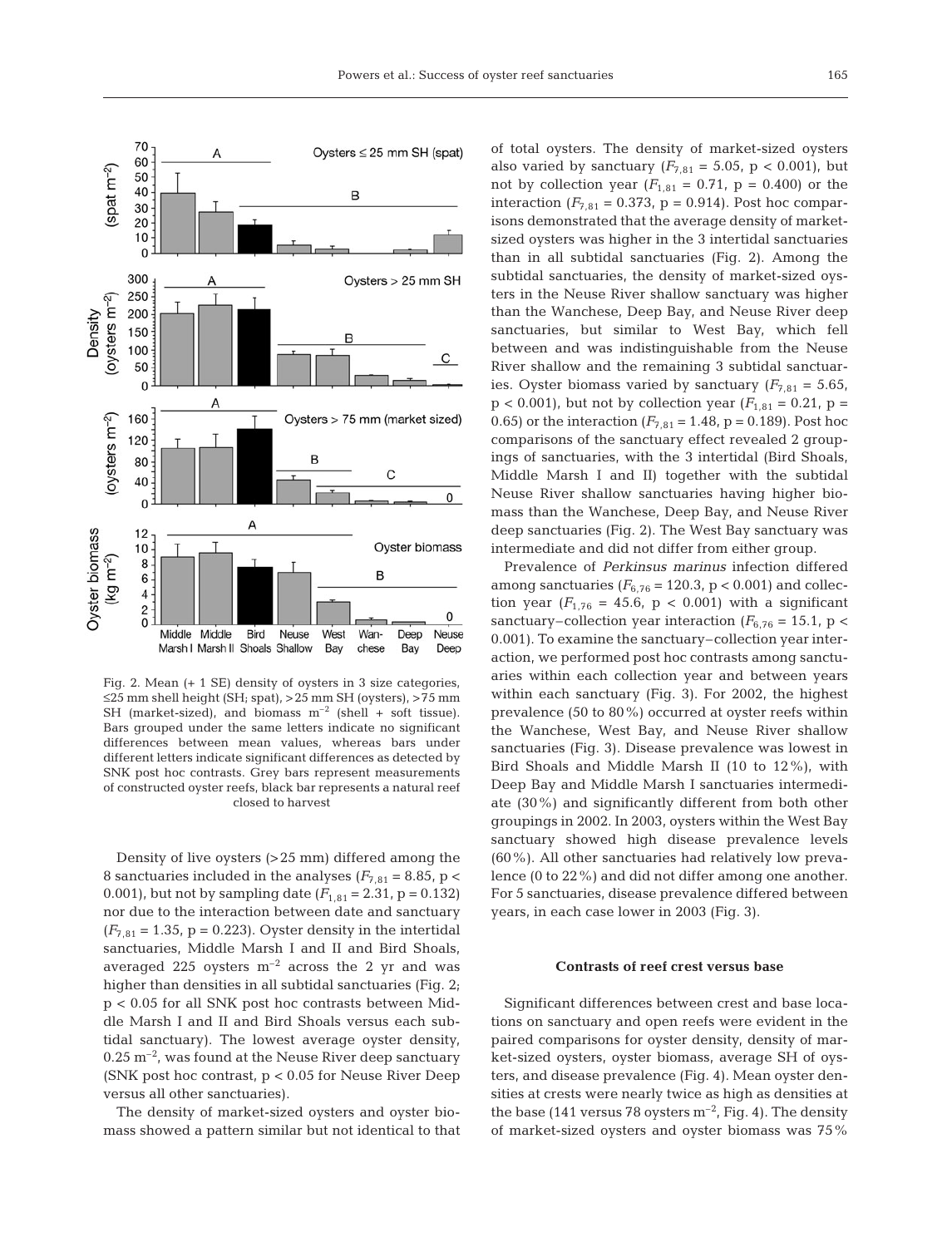

Fig. 3. Mean (+ 1 SE) prevalence of dermo infection in oysters from 7 North Carolina oyster sanctuaries in 2002 and 2003. The Neuse River deep sanctuary had no adult oysters present and was not included in the analysis. Bars grouped under the same letters indicate no significant differences between mean values, whereas bars under different letters indicate significant differences as detected by SNK post hoc contrasts. Asterisks indicate a significant difference between 2002 and 2003 for the sanctuary

higher at the crest than the base of the reef. Although not significant in the paired comparisons ( $p = 0.18$ ), a trend existed of higher spat recruitment at crests of reefs than at their base (19 versus 14 oyster spat  $m^{-2}$ ). Prevalence of oysters infected by *Perkinsus marinus* was higher at the bases of reefs than on crests (26% versus 22%). However, the severity of infection in those oysters infected was similar, averaging 1.5 (on a scale of 0 to 5) for both crest and base positions.

## **DISCUSSION**

Our surveys demonstrated that most oyster reefs within North Carolina no-harvest sanctuaries were successful (Table 2). By applying the minimal criteria of presence of vertical structure, live oysters, and evidence of successful recruitment in 1 of 2 yr, 7 sanctuaries could be judged successful, while 4 contained only failed reefs. From an oyster fishery perspective, examining the densities of market-sized oysters would be



Fig. 4. Paired comparisons between selected variables measured at the base and crest of oyster reefs. All values represent the mean + 1 SD. P-values for paired *t*-tests are presented above each graph

the best indication of success. Densities of marketsized oysters ranged from 0 to  $142 \text{ m}^{-2}$  with only 4 sanctuaries having densities of market-sized oysters  $>25$  m<sup>-2</sup> (Table 2). Although it is difficult to quantify the minimum density at which fishermen would abandon a reef for harvest, this density probably represents the low point of what they would consider harvestable. In contrast to the fishery perspective, some level of ecological success could be argued for all reefs that met the 3 minimal criteria and possibly for additional sanctuaries that did not. Ecological success does not require market-sized oysters in commercially profitable quantities. As long as oysters recruit regularly, low abundance of large oysters of market size does not preclude a restored oyster reef from sustaining valuable ecosystem services, which include enhancement of other fisheries for fish, crabs, and shrimps (Coen et al. 1999, Lenihan et al. 2001, Grabowski et al. 2005). Further, for the 2 sanctuaries that were classified as failures but which still had complex vertical structure (Crab Hole and Neuse River deep), these reefs may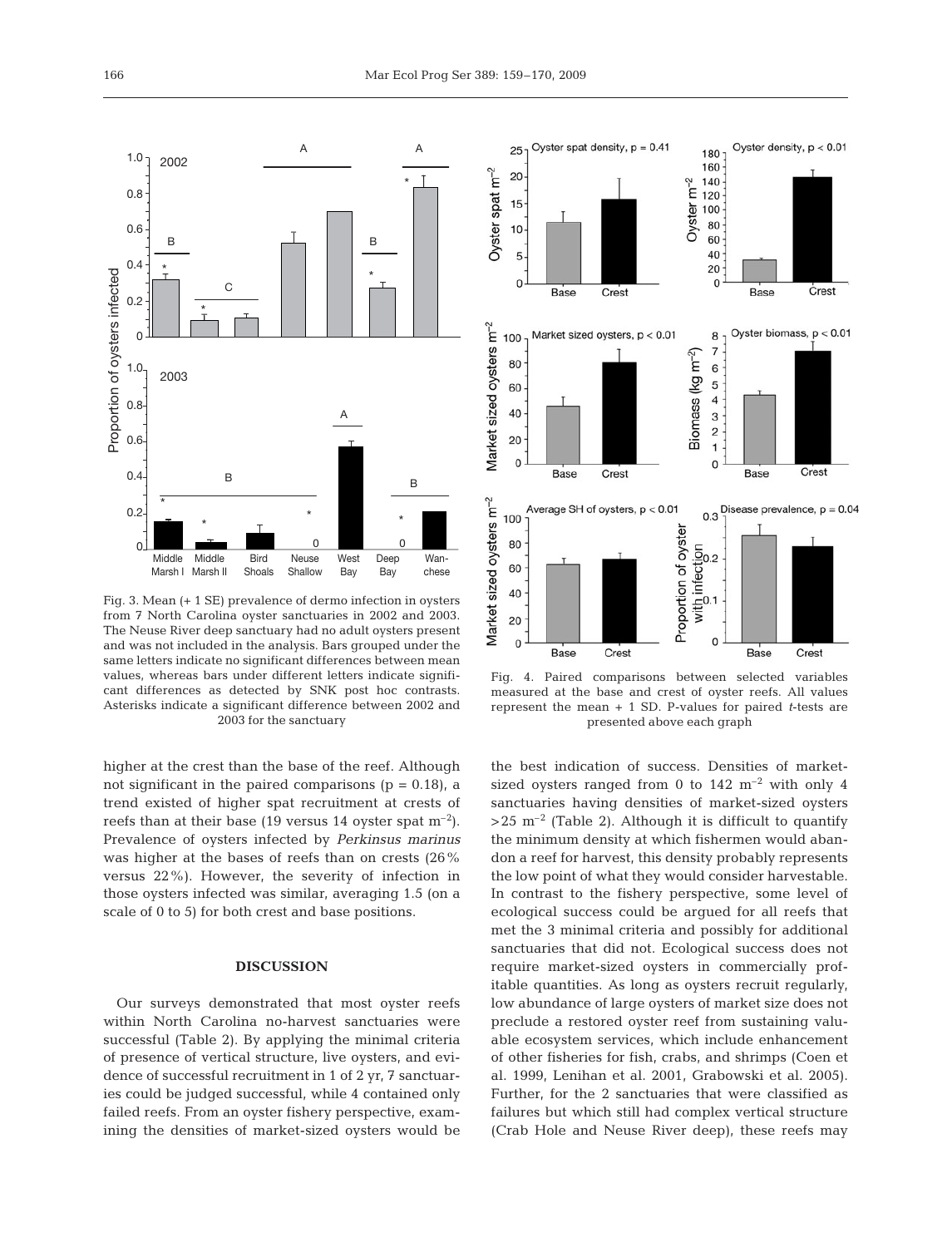Table 2. Success of North Carolina oyster reef sanctuaries as judged by the minimum criteria (vertical structure, live oysters, and 1 yr successful recruitment) and mean density of all oysters >25 mm shell height (SH), oyster biomass, and market-sized oysters (>75 mm SH)

| Sanctuary             |                     | Minimal         |                      | Mean oyster               | Mean oyster                     | Mean market-                   |
|-----------------------|---------------------|-----------------|----------------------|---------------------------|---------------------------------|--------------------------------|
|                       | Successful<br>reefs | Failed<br>reefs | Overall<br>sanctuary | density<br>$(no. m^{-2})$ | biomass<br>$\rm (kg \; m^{-2})$ | size oysters<br>$(no. m^{-2})$ |
| <b>Intertidal</b>     |                     |                 |                      |                           |                                 |                                |
| <b>Bird Shoals</b>    | 6                   | $\Omega$        | <b>Success</b>       | 210                       | 7.2                             | 142                            |
| Middle Marsh I        | 12                  | $\Omega$        | <b>Success</b>       | 205                       | 9.6                             | 10.5                           |
| Middle Marsh II       | 11                  | $\Omega$        | <b>Success</b>       | 227                       | 9.8                             | 108                            |
| <b>Subtidal</b>       |                     |                 |                      |                           |                                 |                                |
| Boque                 | $\Omega$            |                 | Failure              | $\Omega$                  | $\Omega$                        | $\Omega$                       |
| Neuse River shallow   | 14                  | 10              | <b>Success</b>       | 95                        | 6.9                             | 46                             |
| Neuse River mid-depth | $\Omega$            | 12              | Failure              | $\Omega$                  | $\Omega$                        | 0                              |
| Neuse River deep      | 9                   | 15              | Failure              | 0.25                      | $\Omega$                        | $\Omega$                       |
| West Bay              |                     | $\Omega$        | <b>Success</b>       | 92                        | 3.1                             | 24                             |
| Deep Bay              |                     | 0               | <b>Success</b>       | 27                        | 0.8                             | 9                              |
| Crab Hole             |                     |                 | Failure              | $\Omega$                  | $\Omega$                        | $\Omega$                       |
| Wanchese              |                     | $\Omega$        | <b>Success</b>       | 23                        | 1.2                             | 11                             |
| Total %               | 60%                 | 40%             | 64 %                 |                           |                                 |                                |
|                       | success             | failure         | success              |                           |                                 |                                |

serve as habitat for other sessile invertebrates and fishes, fulfilling at least 1 ecological service (Coen et al. 2007, Grabowski & Peterson 2007).

Of the 3 intertidal sanctuaries containing restored reefs, all would be considered successful from an ecological or oyster fishery perspective, whereas success of restoration of subtidal reefs varied. All 3 intertidal areas had high densities of oysters including marketsized oysters. Intertidal restoration of oyster reefs may enjoy greater success in part because of relative ease of enforcement of prohibitions on use of bottom-disturbing fishing gear. Mobile fishing gear that penetrates into the bottom, like an oyster dredge or even a rake, carries the most serious risk of impact on benthic communities (Collie et al. 2000), degrades oyster reef habitat, and reduces oyster densities dramatically (Rothschild et al. 1994, Lenihan & Peterson 1998, Lenihan & Micheli 2000). The high structural relief and the abundant large oysters in the natural oyster reefs at Bird Shoals, an intertidal sanctuary where shellfishing has been prohibited for at least 30 yr, contrasts dramatically with fished intertidal reefs, which are seriously degraded (Lenihan & Micheli 2000). We observed no rake tracks indicative of illegal shellfishing at Bird Shoals or any of the other 3 intertidal reef sanctuaries.

In contrast to the high success of the 3 intertidal oyster reefs, the 8 subtidal sanctuaries (Table 2) were variable in oyster density and biomass. Peterson & Lipcius (2003) and Luckenbach et al. (2005) have suggested that oyster production or oyster density can be used as a measure of ecosystem services. As oyster density increases, bio-filtration, habitat complexity, provision of refuge, and forage species should increase. Under this metric, many of our subtidal oyster reefs still provide valuable ecosystem services, although density of market-sized oysters is low. At our subtidal reef sanctuaries, scattered tracks from dredge passage and gouges from tongs were evident. The loss of several restored subtidal oyster reefs, especially those missing in shallow and deep depths in the Neuse River estuary, can be attributed to illegal oyster fishing in those instances where we found only scattered shell debris over the site where a reef once stood.

Some environments may be intrinsically unsuitable for sustaining oyster reefs because of physical, chemical, or biological inhibitions to success. Improved capability to predict conditions leading to failure is likely to improve restoration success. We observed complete loss of all replicate reefs in 2 sanctuaries where the environment was apparently too energetic, as reflected in evidence of sand transport and total burial of the reef matrix. These failures at mid-depth in the Neuse River and in Bogue Sound could realistically be avoided by better *a priori* appreciation of prevailing physical processes, as indicated by coarse sand substrate. In our study, all such failures by burial occurred in subtidal habitats. High wave activity and sand transport are likely to render many intertidal sandflats physically unsuitable for oyster reef restoration, but such environments were not included in our study. One could also imagine extensive reef damage, even in typically quiescent intertidal areas, from hurricanes or other intense storms. Unlike persistent sedimentation, rapid recovery can follow intense storm damage to intertidal oyster reefs produced by exceptionally high oyster recruitment (Livingston et al. 1999).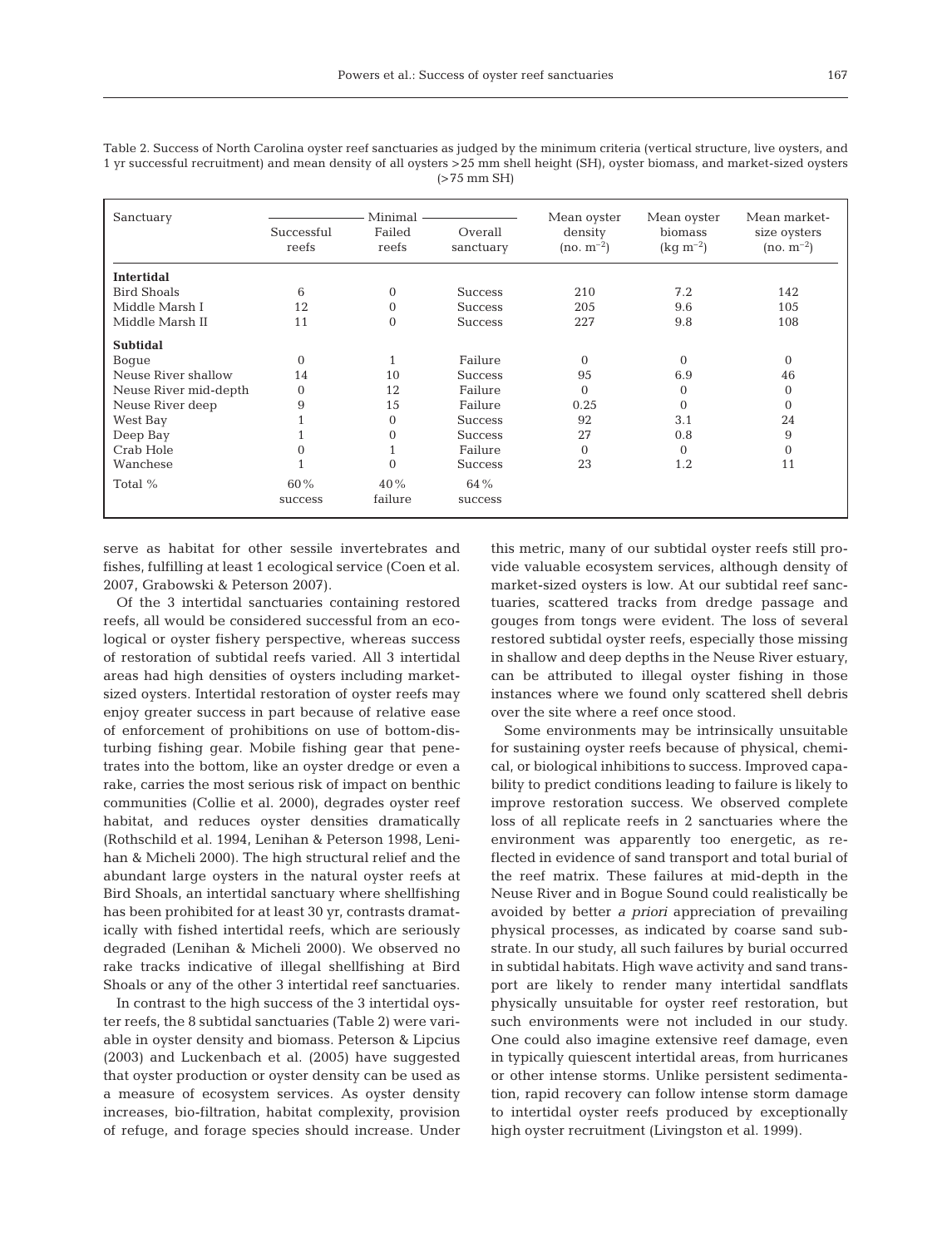The dominant chemical limitation to oyster recovery and restoration is a complex of factors induced or intensified by eutrophication of the estuaries. With added nutrient loading, resultant phytoplankton blooms lead to extensive bottom-water hypoxia and generation of hydrogen sulfide, which if sustained for several days causes mass mortality of oysters and other sessile invertebrates (Lenihan & Peterson 1998). This process primarily affects deeper areas (oysters at depths >4.5 m) in the Neuse River estuary, because sustained hypoxia is associated with density stratification of the water column, which inhibits mixing of oxygen from the surface waters. The failure of at least some Neuse River deep reefs, all of which were built in about 6 m of water (crest of reefs originally at 4 m, high relief, or 5 m, low relief), to persist was likely related to the joint impacts of hypoxia and hydrogen sulfide, which now frequently develop at that depth (Lenihan & Peterson 1998, Lenihan et al. 2001). Only by constructing tall reefs and protecting them from damage by fishing gear so as to ensure their projection upwards into surface mixed layers can restored oyster reefs succeed in waters deeper than about 4.5 m in most estuaries.

One reef sanctuary in our study, Crab Hole, failed to harbor any live oysters, probably because of biological inhibitions. The large sanctuary reef at this site in eastern Pamlico Sound near the Outer Banks was structurally intact but completely covered by tunicates and other 'fouling' organisms in both survey years. Such fouling doubtless pre-empts space and inhibits oyster settlement, but may not be the cause of the absence of oysters. This northern portion of Pamlico Sound possesses low spawning stocks of oysters, such that low settlement and recruitment of oysters may limit successful restoration (Ortega & Sutherland 1992). With oysters now so depleted in most estuaries of the Atlantic coast of the US (Kirby 2004), restoration strategies must be based on knowledge of hydrodynamics so as to concentrate reef restoration in areas of larval retention and seeded by sufficient spawning stock biomass to ensure sustained recruitment (Lipcius et al. 2008). For North Carolina's Pamlico Sound and the Maryland portion of Chesapeake Bay, spatial strategies of rebuilding of oyster stocks are necessary, first establishing core retention areas of high spawning stock biomass and then subsequently extending oyster reef restoration farther from the margins of successfully restored areas.

The biological limitation that is widely believed to represent the most serious impediment to recovery of native oysters in the Atlantic estuaries of the U.S. is the protozoan oyster disease *Perkinsus marinus* or dermo (Burreson & Calvo 1996, Powell et al. 2008). Because oyster reef sanctuaries, like marine reserves more broadly (Agardy 1994, Allison et al. 1998), are intended to allow build-up of locally high densities and enhance longevity in targeted populations, disease prevalence and severity may be expected to increase in sanctuaries. On the other hand, the protection from fishing disturbance and the resulting cultivation of high-relief structural habitat may enhance the resistance of oysters to infection given that the effects of disease on marine populations are typically greatest when combined with other physiological and environmental stressors (Anderson & May 1979, Sousa & Gleason 1989, Lenihan et al. 1999, Bruno et al. 2003). Over many generations, protecting populations from harvest may allow for natural selection of genotypes that are more resistant to dermo and other diseases (Burreson et al. 2000). Our survey revealed relatively low incidence and severity of dermo on reefs in sanctuaries. Although the size and density of oysters were greater on reef crests, oyster disease was less widespread in that more favorable (Lenihan 1999) environment. Our confirmation of previous results in Lenihan et al. (1999) and our failure to show high levels of disease prevalence or severity among large dense oysters on successful sanctuary reefs contradicts the prevailing dogma that the only means of combating dermo is to harvest oysters as quickly as possible after they reach marketable size before disease claims them (Andrews & Ray 1989). Our data imply that by sustaining the high relief on sanctuary reefs by prohibiting fishing (Krantz & Jordan 1996, Lenihan & Peterson 1998) or by preventing gear damage to the reef habitat by gear restrictions (Lenihan & Peterson 2004), oyster disease may not represent as serious an impediment to restoration and even to oyster fisheries as is currently believed (Krantz & Jordan 1996).

Our survey of oyster reef sanctuaries that have remained protected from fishing for 3 to 30 yr provides compelling evidence that restoration of the native eastern oyster is feasible. Perhaps the most encouraging sanctuary in our study was the set of Neuse River shallow reefs. Sampling of this sanctuary demonstrated that 10 yr after restoration of its reefs, oyster densities and recruitment levels met not only criteria for ecological success but also those for fishery success. This success was achieved in a subtidal environment where restoration generally proved more difficult, reinforcing similar demonstrations of restoration success in intertidal reefs of Chesapeake Bay (O'Beirn et al. 1999). Pronouncing restoration of the native oyster unachievable is at least premature if not incorrect. The basis for this judgment has been a definition of success that includes only parameters relevant to recovery of the oyster fishery. Application of a broader definition of success that acknowledges the ecosystem services of oysters and the reefs they support would lead to many more conclusions of success. The widely publicized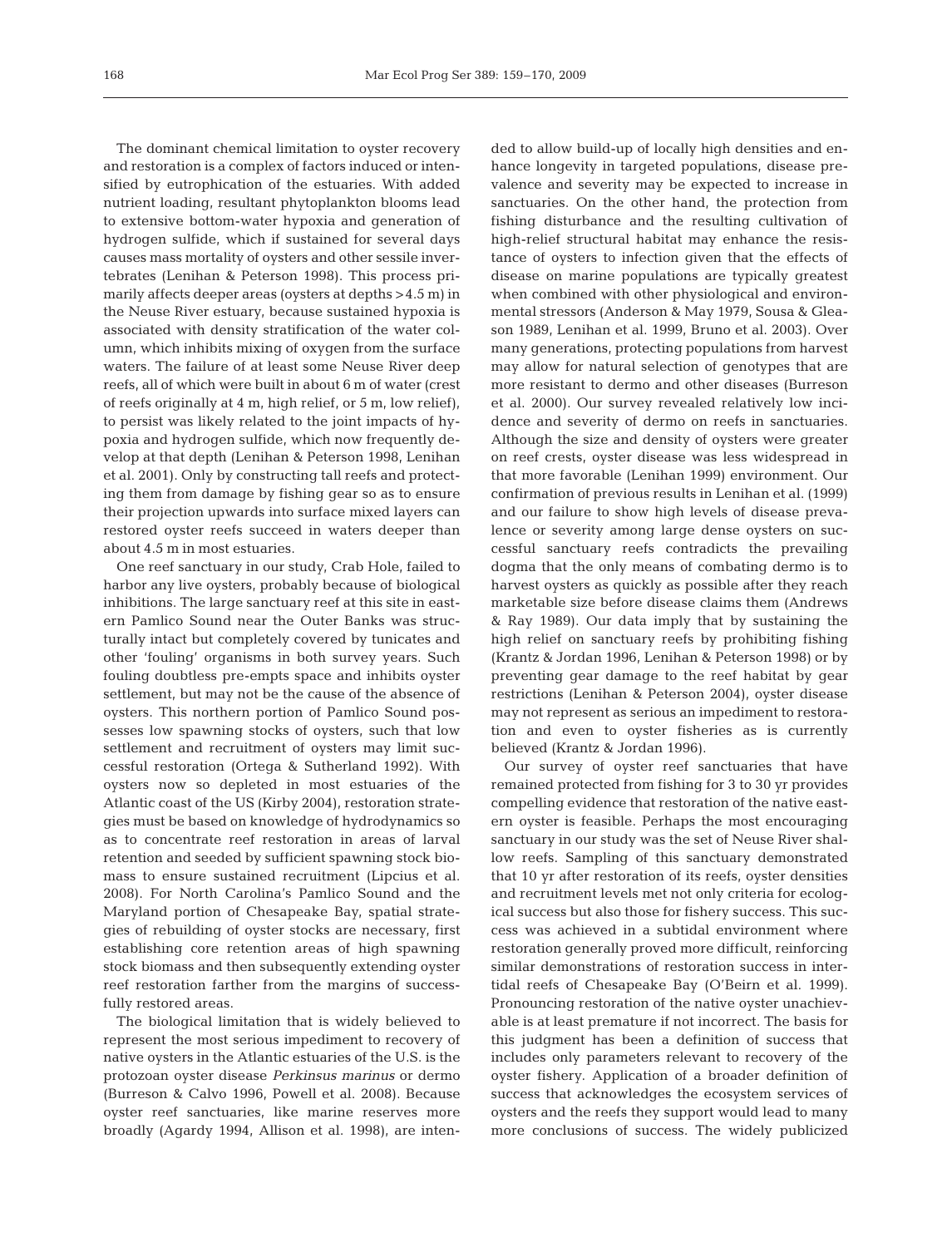pronouncement that native oyster restoration is a failure has led to advocacy and state government support of a proposal to introduce an Asian oyster, *Crassostrea ariakensis*, into Chesapeake Bay to replace the native eastern oyster (NRC 2003, Zhou & Allen 2003, Grabowski et al. 2004). Our results of the first comprehensive survey of decade-scale oyster success in protected sanctuaries provides hope and incentive for patience and a more interdisciplinary ecosystem-based approach to oyster reef restoration.

*Acknowledgements.* Much of the initial and follow-up research for this project was performed while each of the authors was at the Institute of Marine Sciences, University of North Carolina at Chapel Hill. We thank the staff for all their support. We are grateful to C. Hardy and M. Marshall, North Carolina Division of Marine Fisheries, for their assistance in locating reefs and analysis of disease samples. D. Gaskill, T. Ellis, and G. Safrit performed much of the field work and disease analyses. Funding for this project was provided through a grant from the National Sea Grant's Oyster Disease Research Program (C.H.P. and S.P.P.). Finally, we thank R. Lipcius and 3 anonymous referees for comments that improved the manuscript.

## LITERATURE CITED

- ► Agardy MT (1994) Advances in marine conservation: the role of marine protected areas. Trends Ecol Evol 9:267–270
	- Allison G, Lubchenco J, Carr M (1998) Marine reserves are necessary but not sufficient for marine conservation. Ecol Appl 8:S79–S92
- ► Anderson RM, May R (1979) Population dynamics of infectious disease. Nature 280:361–367
	- Andrews JD (1988) Epizootiology of the disease caused by the oyster pathogen *Perkinsus marinus* and its effects on the oyster industry. Am Fish Soc Spec Publ 18:47–63
	- Andrews JD, Ray SM (1989) Management strategies to control the disease caused by *Perkinsus marinus.* Am Fish Soc Spec Publ 18:257–264
	- Breitburg DL, Coen LD, Luckenbach MW, Mann R, Posey M, Wesson JA (2000) Oyster reef restoration: convergence of harvest and conservation strategies. J Shellfish Res 19: 371–377
- ▶ Bruno JF, Petes LE, Harvell CD, Hettinger A (2003) Nutrient enrichment can increase the severity of coral diseases. Ecol Lett 6:1056–1061
	- Burreson EM, Calvo LMR (1996) Epizootiology of *Perkinsus marinus* disease of oysters in Chesapeake Bay, with emphasis on data since 1985. J Shellfish Res 15:17–34
	- Burreson E, Gross G, Kennedy V, Luckenbach M and others (2000) Chesapeake Bay oyster restoration. Consensus of a meeting of scientific experts. Chesapeake Research Consortium, VIMS, Gloucester Point, VA
- ► Carlton JT (1989) Man's role in changing the face of the ocean: biological invasions and implications for conservation of near-shore environments. Conserv Biol 3:265–273
- ► Coen LD, Luckenbach MW (2000) Developing success criteria and goals for evaluating oyster reef restoration: ecological functioning or resource exploitation? Ecol Eng 15:323–343 Coen LD, Luckenbach MW, Breitburg DL (1999) The role of oyster reefs as essential fish habitat: a review of current knowledge and some new perspectives. In: Benaka LR

(ed) Fish habitat: essential fish habitat and restoration. Am Fish Soc Symp 22:438–454

- ▶ Coen LD, Brumbaugh RD, Bushek D, Grizzle R and others (2007) Ecosystem services related to oyster restoration. Mar Ecol Prog Ser 341:303–307
- ► Collie JS, Hall SJ, Kaiser MJ, Poiner IR (2000) A quantitative assessment of fishing impacts on shelf-sea benthos. J Anim Ecol 69:785–798
- ► Dame RF, Zingmark RG, Haskin E (1984) Oyster reefs as processors of estuarine materials. J Exp Mar Biol Ecol 83: 239–247
- ► DeAlteris JT (1988) The geomorphic development of Wreck Shoal, a subtidal oyster reef of the James River. Estuaries 11:240–249
	- Grabowski JH, Peterson CH (2007) Restoring oyster reefs to recover ecosystem services. In: Cuddington K, Byers JE, Wilson WG, Hastings A (eds) Ecosystem engineers: concepts, theory and applications. Elsevier-Academic Press, Amsterdam, p 281–298
	- Grabowski JH, Peterson CH, Powers SP, Gaskill D, Summerson HC (2004) Growth and survivorship of non-native (*Crassostrea gigas* and *Crassostrea ariakensis)* versus native eastern oysters (*Crassostrea virginica*). J Shellfish Res 23:781–793
- ► Grabowski JH, Hughes AR, Kimbro DL, Dolan MA (2005) How habitat setting influences restored oyster reef communities. Ecology 86:1926–1935
	- Hargis WJ Jr, Haven DS (1988) The imperiled oyster industry of Virginia: a critical analysis with recommendations for restoration. Virginia Sea Grant Marine Advisory Service Special Report
- ► Jackson JBC, Kirby MX, Berger WH, Bjorndal KA and others (2001) Historical overfishing and the recent collapse of coastal ecosystems. Science 293:629–638
- ► Kirby MX (2004) Fishing down the coast: historical expansion and collapse of oyster fisheries along the continental margins. Proc Natl Acad Sci USA 101:13096–13099
- ► Kneib RT (2003) Bioenergetic and landscape considerations for scaling expectations of nekton production from intertidal marshes. Mar Ecol Prog Ser 264:279–296
	- Krantz GE, Jordan SJ (1996) Management alternatives for protecting *Crassostrea virginica* fisheries in *Perkinsus marinus* enzootic and epizootic areas. J Shellfish Res 15:167–176
	- Lenihan HS (1999) Physical-biological coupling on oyster reefs: how habitat structure influences individual performance. Ecol Monogr 69:251–275
	- Lenihan HS, Micheli F (2000) Biological effects of shellfish harvesting on oyster reefs: resolving a fishery conflict using ecological experimentation. Fish Bull (Wash DC) 98:86–95
- ▶ Lenihan HS, Peterson CH (1998) How habitat degradation through fishery disturbance enhances impacts of hypoxia on oyster reefs. Ecol Appl 8:128–140
	- Lenihan HS, Peterson CH (2004) Conserving oyster reef habitat by switching from dredging and tonging to diverharvesting. Fish Bull (Wash DC) 102:298–305
	- Lenihan HS, Micheli F, Shelton SW, Peterson CH (1999) The influence of multiple environmental stressors on susceptibility to parasites: an experimental determination with oysters. Limnol Oceanogr 44:910–924
- ► Lenihan HS, Peterson CH, Byers JE, Grabowski JH, Thayer GW, Colby D (2001) Cascading of habitat degradation: oyster reefs invaded by refugee fishes escaping stress. Ecol Appl 11:764–782
- ► Lipcius RN, Eggleston DB, Shreiber S, Seitz RD and others (2008) Importance of metapopulation connectivity to restocking and restoration of marine species. Rev Fish Sci 16:101–110